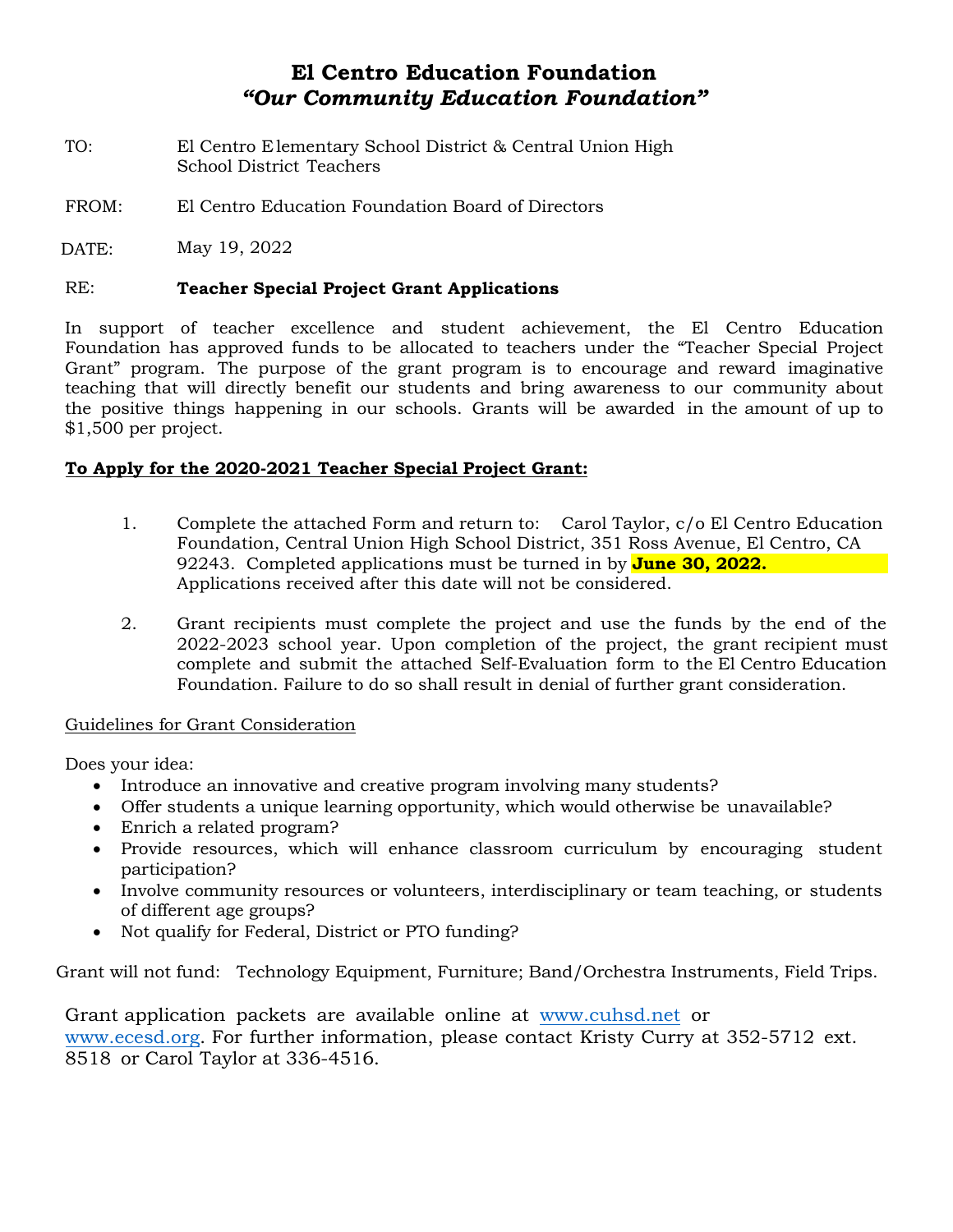# **El Centro Education Foundation Teacher Special Project Grant Application Form**

| Requested Amt: _______________________                                                                         |
|----------------------------------------------------------------------------------------------------------------|
|                                                                                                                |
|                                                                                                                |
|                                                                                                                |
| # of Students Served by Activity: ______________________________Grade Level of Students: _____________________ |
|                                                                                                                |

**What specific project is the funding sought for? Please describe and be specific as to how your project is new,** 

**innovative and creative.**

**What are the expected specific results to be achieved from the project, if funded?**

**\*\*How can this project be completed during Distance Learning?**